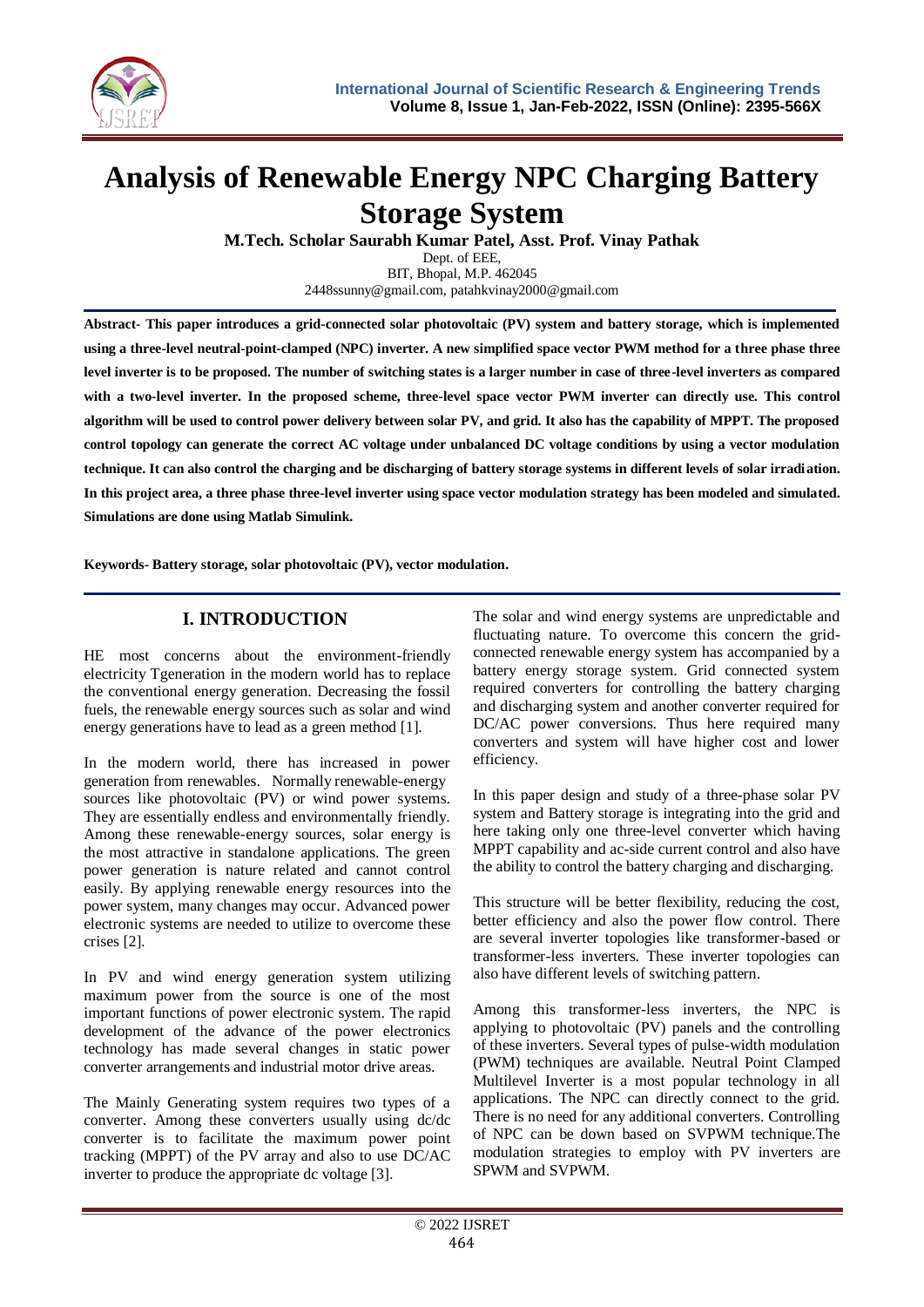

SVPWM has wide range of switching frequencies, and ease to the implementation in multilevel inverters. The rest of this paper is organized as follows. Section II introduces the concept of a three-level inverter and its capacitor voltage considerations and Concept of a space vector pulse width modulation method for three level inverters. The section III is explain about the proposed topology to integrate solar and battery storage .In section IV describes Simulation and validation of proposed topology

# **II. CONCEPT OF A THREE-LEVEL INVERTER AND ITS CAPACITOR VOLTAGE CONSIDERATIONS**

#### **1. Concept of an Equivalent Three Level Inverter:**

The neutral point clamped (NPC) three-level inverter was first introduced by A. Nabae, I. Takahashi, and H. Akagi in 1980 and published in 1981 [4]. They have been widely used in several applications, like STATCOM, HVDC, pulse width modulation (PWM) rectifiers, motor drives and renewable energy applications [5], [6].



Fig 1. Power circuit of the three-level diode clamped inverter.



Fig 2. Phase A of a 3 level inverter Table 1 Switching pattern of a phase A of 3 level inverter.

NPC was also known as Diode Clamped Multilevel Inverter. It is suitable for medium and high-level voltage applications. As the No.of levels are increased switching frequency will be reduced. NPC can be connected directly to the grid. Fig. 1(a) Shows circuit topology for a three phase three-level neutral-point-clamped inverter. Mainly the converter has two capacitors in dc side to produce the three-level ac-side phase voltages [6].

#### **1. Concept of a space vector pulse width modulation method for three level inverters:**

In recent years controlling of three level NPC has been a hot topic and some strategies have been proposed in [8], [9].In these various control strategies space vector modulation (SVM) is one of the most commonly used modulation strategies. These have many advantages of low switching frequency and better output voltage quality [10].

Among this SVM method SVPWM is to be taken here. However medium vectors will affect the neutral-point voltage when SPWM applied to the model. It will result to cause low- frequency oscillations in the neutral-point voltage under high modulation conditions [11].

The total number of switching states of an " n Level inverter is "N3", So the total number of switching states in a "3" level inverter is "33 ".Normally 27 switching states in the 3 level inverter but 24 states are active states and 3 zero states.



Fig 3. Space vector diagram for the three-level diode clamped inverter.

From these Three switching states [1], [0] and [-1] can represent the operation of each leg. Fig. 2 shows the space vector diagram for the three-level neutral point clamped inverter. Here the plane can be dividing into six major triangular sectors (I to VI) by large voltage vectors and zero voltage vectors. There each major sector represents 600 of a fundamental cycle. Within each major sector, there are four minor triangular sectors [12].

Table II shows the option of three phase switching states that are characterized by three inverter phases A, B, and C.

Here the voltage has four sets [13], [12].

- Zero vector (V1, V2, V3) which representing three switching states  $[1 \ 1 \ 1]$ ,  $[-1 \ -1 \ -1]$  and  $[0 \ 0 \ 0]$ . The magnitude of V1, V2, and V3 stays Zero.
- Small vector -(V4 -V15) Magnitude is Vd/3.
- $\bullet$  Medium vectors-(V17, V19, V21, V23, V15, V27) the magnitude is 3 Vd.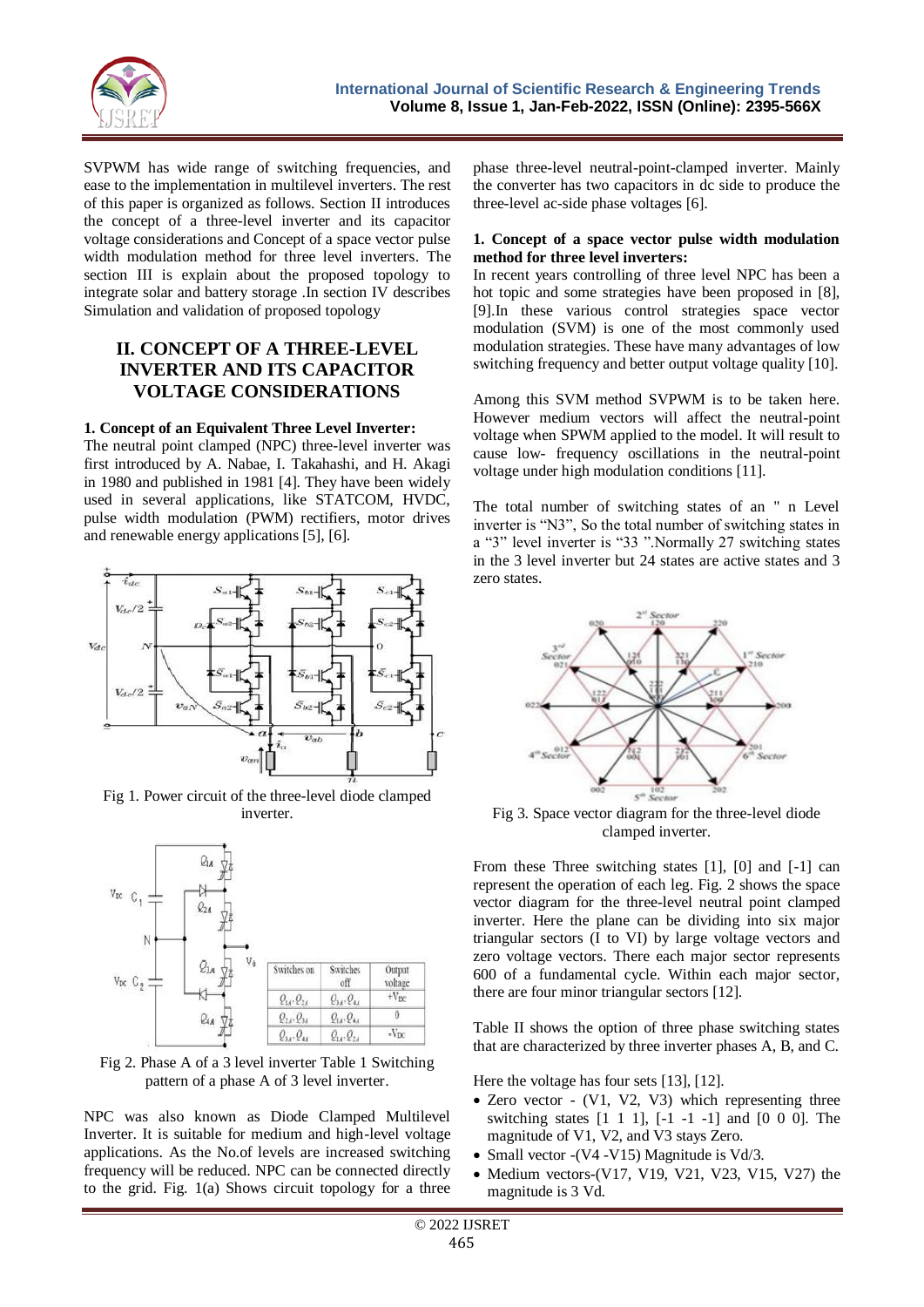

 Large vectors-(V16, V18, V20, V22, V24, V26), having the magnitude of 2/3 Vd.

Various steps for applying for three levels SVPWM inverter. They are

- No of switching states
- No of voltage vectors & equivalent voltages.
- Sector identification.
- Determining the region in the sector.
- Calculating the active vectors switching time periods.
- Generation of gating signal

Each major sector can be recognized by using space vector phase angle ( $α$ ).  $α$  is calculated and then find sectors. In which the command vector  $V^*$  is found. Also it is determined as, If  $\alpha$  is between  $0 \le \alpha < 600$  and V\* will be in major sector I. If  $\alpha$  is between  $60 \le \alpha < 1200$ , and V<sup>\*</sup> will be in major sector II. If  $\alpha$  is between  $120 \le \alpha < 1800$ , and V\* will be in major sector.

If  $\alpha$  is between 180  $\leq \alpha < 2400$ , and V<sup>\*</sup> will be in major sector IV. If  $\alpha$  is between 240  $\leq \alpha \leq 3000$ , and V<sup>\*</sup> will be in major sector V. If  $\alpha$  is between 300  $\leq \alpha < 3600$ , and V\* will be in major sector VI.

Table 1. Switching States of 3 Level Inverter.

| Switching states | Sa               | Sb               | $S_{\rm C}$      | VoltageVectors    |  |
|------------------|------------------|------------------|------------------|-------------------|--|
| S <sub>1</sub>   | $\boldsymbol{0}$ | $\boldsymbol{0}$ | $\boldsymbol{0}$ | Vo                |  |
| S <sub>2</sub>   | $\mathbf{1}$     | $\mathbf{1}$     | $\mathbf{1}$     | $\overline{V}_0$  |  |
| S3               | $\overline{c}$   | $\overline{2}$   | $\overline{2}$   | Vo                |  |
| S4               | $\overline{1}$   | $\boldsymbol{0}$ | $\overline{0}$   | $\overline{V1}$   |  |
| $\overline{S5}$  | $\overline{1}$   | $\overline{1}$   | $\boldsymbol{0}$ | $\overline{V2}$   |  |
| S6               | $\overline{0}$   | $\overline{1}$   | $\overline{0}$   | $\overline{v}_2$  |  |
| S7               | $\overline{0}$   | $\mathbf{1}$     | $\mathbf{1}$     | V3                |  |
| ${\rm S}8$       | $\boldsymbol{0}$ | $\boldsymbol{0}$ | $\mathbf{1}$     | $\overline{V4}$   |  |
| S <sub>9</sub>   | $\mathbf 1$      | $\boldsymbol{0}$ | $\overline{1}$   | $\overline{V}$    |  |
| S <sub>10</sub>  | $\overline{c}$   | $\mathbf{1}$     | $\mathbf{1}$     | V <sub>6</sub>    |  |
| S11              | $\overline{2}$   | $\overline{c}$   | $\mathbf{1}$     | V <sub>7</sub>    |  |
| S <sub>12</sub>  | $\overline{1}$   | $\overline{2}$   | $\mathbf{1}$     | $\overline{v}_8$  |  |
| S <sub>13</sub>  | $\mathbf{1}$     | $\overline{2}$   | $\overline{c}$   | $\overline{V}9$   |  |
| S <sub>14</sub>  | $\mathbf{1}$     | $\overline{1}$   | $\overline{2}$   | V10               |  |
| S15              | $\overline{c}$   | $\mathbf{1}$     | $\boldsymbol{2}$ | V11               |  |
| S16              | $\overline{2}$   | $\overline{1}$   | $\overline{0}$   | $\overline{V}$ 13 |  |
| S <sub>17</sub>  | $\mathbf{1}$     | $\overline{2}$   | $\boldsymbol{0}$ | V14               |  |
| S18              | $\overline{0}$   | $\overline{c}$   | $\mathbf{1}$     | $\overline{V}$ 15 |  |
| S <sub>19</sub>  | $\overline{0}$   | $\overline{1}$   | $\overline{2}$   | $\overline{V}$ 16 |  |
| S <sub>20</sub>  | $\mathbf{1}$     | $\boldsymbol{0}$ | $\overline{2}$   | V17               |  |
| S <sub>21</sub>  | $\overline{c}$   | $\boldsymbol{0}$ | $\mathbf{1}$     | $\rm V18$         |  |
| S <sub>22</sub>  | $\overline{2}$   | $\boldsymbol{0}$ | $\boldsymbol{0}$ | $\overline{V}$ 19 |  |
| S <sub>23</sub>  | $\overline{2}$   | $\overline{2}$   | $\boldsymbol{0}$ | $\overline{V}20$  |  |
| S <sub>24</sub>  | $\boldsymbol{0}$ | $\overline{c}$   | $\boldsymbol{0}$ | V21               |  |
| S <sub>25</sub>  | $\overline{0}$   | $\overline{c}$   | $\overline{2}$   | V <sub>22</sub>   |  |
| S <sub>26</sub>  | $\boldsymbol{0}$ | $\boldsymbol{0}$ | $\mathbf{2}$     | V23               |  |
| S <sub>27</sub>  | $\boldsymbol{2}$ | $\boldsymbol{0}$ | $\overline{c}$   | V24               |  |

## **III. PROPOSED TOPOLOGY TO INTEGRATE SOLAR AND BATTERY STORAGE**

New control configurations of a three-level inverter are integrated to a battery storage and solar PV. A new control will be applied in there and shown in fig. 3 is proposed, there is no other converter is required to connect the battery storage to the grid-connected PV system. It is the major advantage in the medium and high power applications. This model can reduce the cost and improve the overall efficiency of the whole system. In the Fig.3 new proposed configuration of a solar PV is integrated with battery storage system: In these figures, fig (a) represents basic configuration; fig (b) improved the configurations of the model. In this intended system, the power can shift to the grid from the renewable energy source.

As per the same time control of the system will request to allowing charging and discharging of the battery storage system. The suggested control system will able to control the lower capacitor voltage (VC1), and this control method is used for the charging and discharging of the battery storage. This system has an ability to control the sum of the capacitor voltages (VC1 + VC2 = Vdc) to reach the MPPT condition. These conditions are done at the same time of control operations. The total harmonic distortion (THD) relatively low output of the inverter. The outputs of the inverter have the correct voltage waveform. In this system will reduce the total harmonic distortion (THD) current on the AC side even under disturbed capacitor voltages on the dc side of the inverter. The solar PV does not produce any power continuously so the system cannot work correctly. Add up a battery storage system in the model for continues process. Here a single battery storage system cannot be work properly.

The improved configuration is shown in the figure that is two battery connected across the two capacitors. Where the relays are used to connect this battery. When one of the relays is closed, and the other relay is open, the configuration in fig. 3(b) is similar to that in fig. 3 (a).

The accessibility of renewable energy source can be produce power then the battery can be charge or discharge. However, the solar energy is unobtainable the two relays are closed and also allowing to the DC bus to transfer the active or reactive power to the grid, or dc bus is absorbed power from the grid side. It can be noted that these relays are selected to be ON or OFF as essential; there is no PWM control necessity. This PWM control condition it has a flexibility of managing the two batteries. This PWM control condition it has a flexibility of managing the two batteries. The battery to be charging when power is accessible from the renewable energy sources or the grid side. The battery is has connected across the relay, when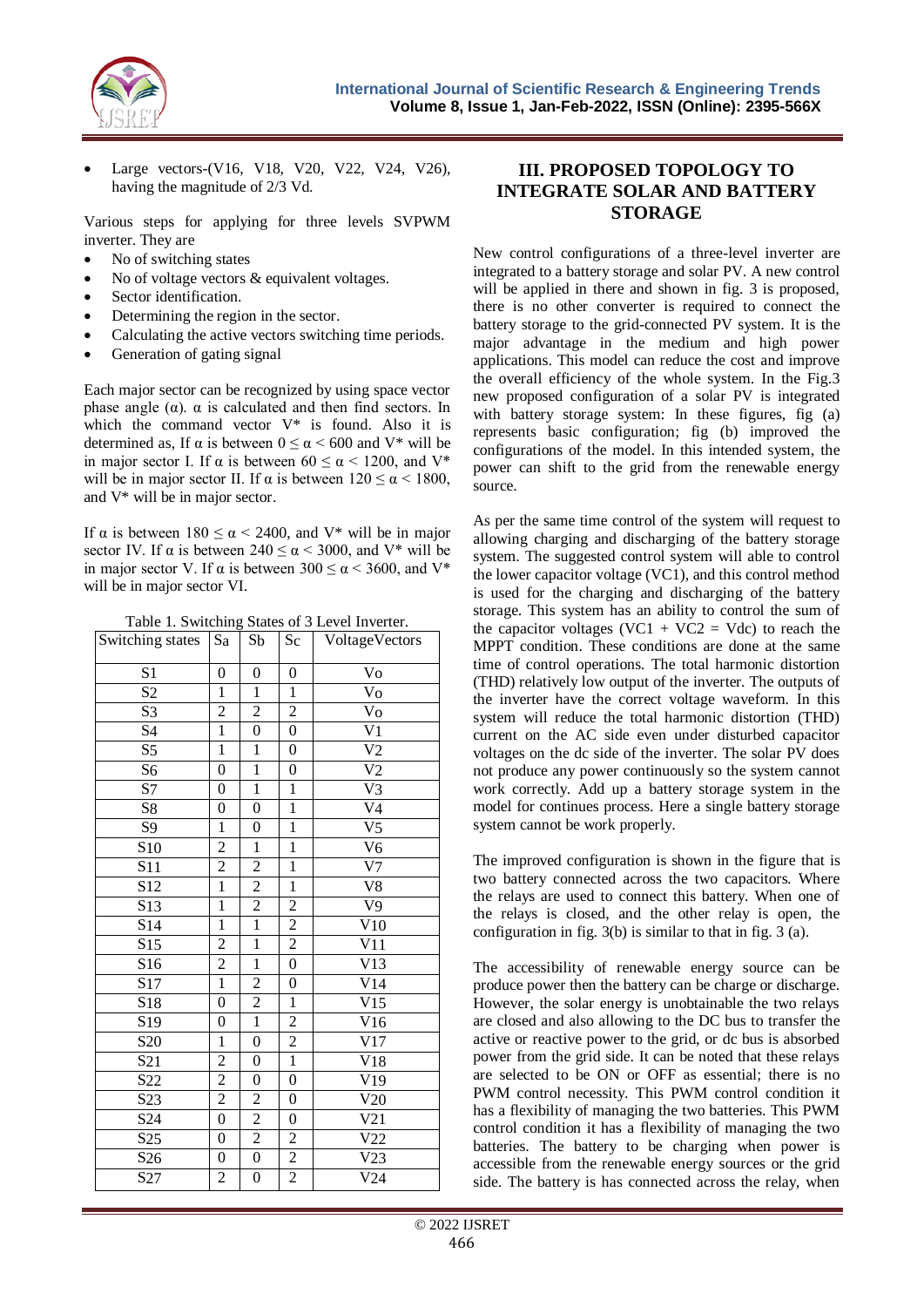

the battery is fully charged, then the relay is opened while closing the relay the battery is to be charged. The attention needs to the current through the inductor Lbatt must be zero before the opening of any these relays to avoid disrupting the inductor current and avoid of damaging relay.

In fig. 3(b), three different relay configurations can be obtained: 1) When the top relay closed; 2) when the bottom relay is closed, and 3) when both relays closed.



Fig 4. Proposed Configurations for Solar PV and Battery Storage Integration (a) Basic Configuration; (b) Improved Configuration.

#### **1. Control Topology:**

In this control topology, the inverter can be controlled by using the SVPWM method. The process of creating gate signals for the NPC inverter can generate after the SVPWM control method. Here primarily find the active and reactive power generation by the inverter to be transferred to the grid. This can be determined using a network supervisory block. This block will obtain based on the solar PV generation, present battery variables also the grid related data. Here figure 4 shows the useful block diagram of the control scheme of "solar PV and battery storage integration system to grid through three phase NPC inverter".

The block MPPT used for getting the maximum power from solar PV. To finding the requested active and reactive power generation by the inverter here using the MPPT algorithms. Then Network supervisory blocks also study about the MPPT state. Using the MPPT blocks to maximum power from solar PV systems.

The MPPT algorithms based on the requested active (p∗) and reactive power (q∗), and the grid voltage in the dq-

axis,vsd and vsq and the requested inverter current in the dq-axis, id and iq can be obtained using

$$
p^* = V_{sd}I_d + V_{sq}I_q
$$
  
\n
$$
q^* = V_{sq}I_d + V_{sq}I_q
$$
  
\n
$$
i\partial t^* = \frac{p^*v_{sd} - q^*v_{sq}}{v_{sd}^2 + v_{sq}^2}
$$
  
\n
$$
v_{sd}^2 + v_{sq}^2
$$
  
\n
$$
v_{sd}^2 + v_{sq}^2
$$
  
\n
$$
v_{sd}^2 + v_{sq}^2
$$

Firstly find the reference value based on the balanced operations of the system. The control technique performs based on this value. After approaching the requested reference voltage vector, a suitable sector in the vector diagram can evaluate.

The relative errors of capacitor voltages are using for determining which short vectors. Relative errors of capacitor voltages given as,



Also, this value dependents capacitor value and also transient voltages. Due to the practical considerations like size and cost,The value of LBAT is preferred to be low and has been chosen to be five mH based our simulation studies.

Where Vc1 and Vc2 are the desired capacitor voltages, and VC1 and VC2 are the actual capacitor voltages for capacitor C1 and C2, respectively.

The selection of the short vectors will determine which capacitor is to be charged or discharged. To determine which short vector must be selected, the relative errors of capacitor voltages and their effectiveness on the control system behaviour are important. A decision function "F," as given, can be defined based on this idea

$$
F = G1 \text{e} \text{v} \text{c} \cdot 1 - G2 \text{e} \text{v} \text{c} \cdot 2
$$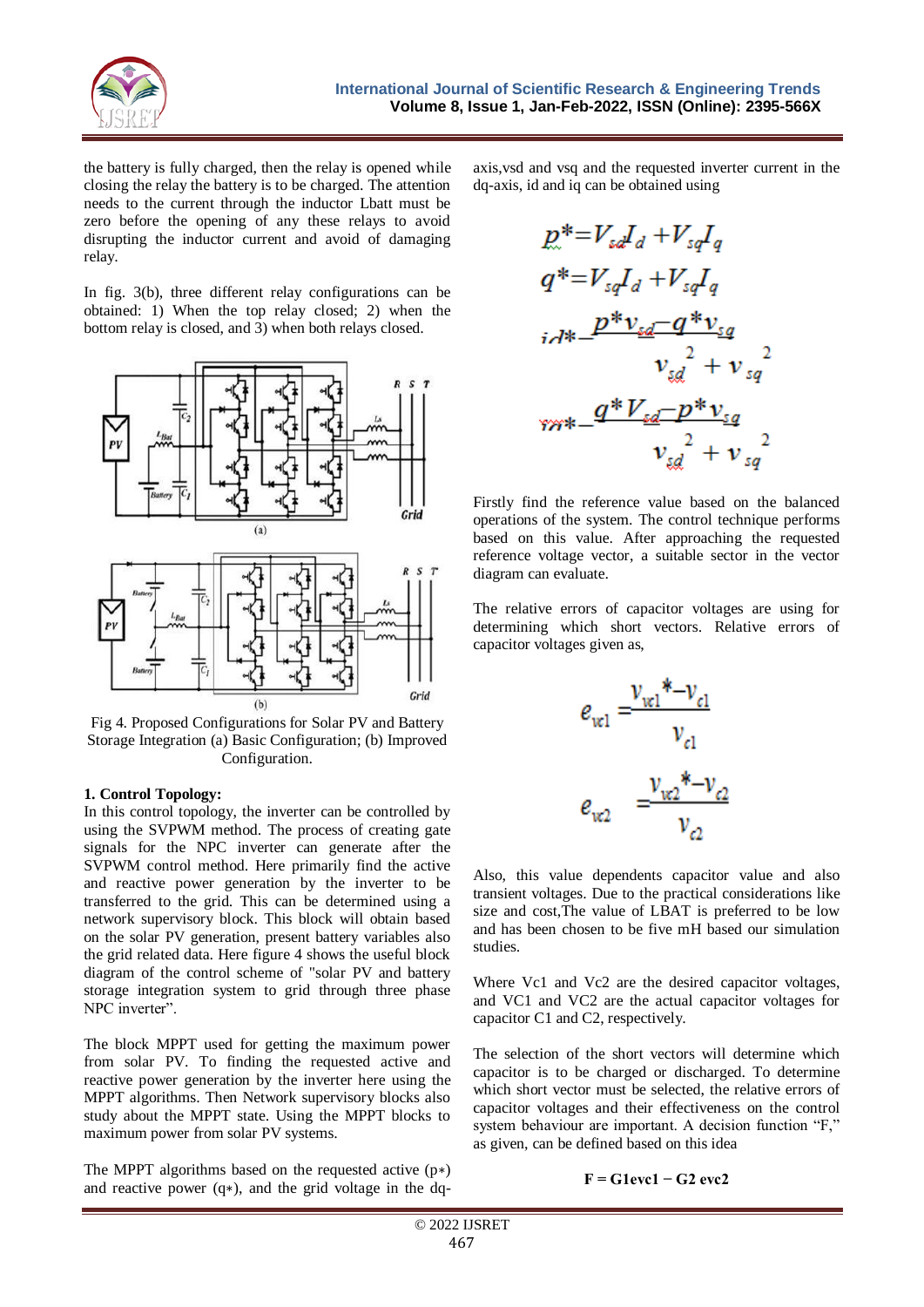



Fig 5. Functional block diagram of control scheme.

Where G1 and G2 are the gains associated with each of the relative errors of the capacitor voltages G1 and G2 are used to determine which relative error of the capacitor voltages is more important and consequently allows better control of the chosen capacitor voltage.

For example, for an application that requires the balancing of the capacitor voltages as in traditional three-level inverters, G1 and G2 must have the same value with equal reference voltage values, but in the proposed application where the capacitor voltages can be unbalanced, G1 and G2 are different and their values are completely dependent on their definitions of desired capacitor voltages. By using V  $^*c2 = V$   $^*dc -V$  and V  $^*c1 = V$  selecting G2 much higher than G1 , the PV can be controlled to the MPPT, and C1 voltage can be controlled to allow charging and discharging of the battery.

Table 2. Parameters of The Simulated System

| $V_{BAT}$<br>60 V | Vs (line)<br>50 V | $L_{BAT}$<br>) mH | $C_1,C_2$<br>1000 uF | υ<br>500 uH | $\mathbf{v}_{\text{S}}$<br>900 uH |
|-------------------|-------------------|-------------------|----------------------|-------------|-----------------------------------|
|                   | Uŕ                | K,                | K,                   | U           | $\mathsf{U}_2$                    |
| $3\Omega$         | 14 uF             | 29                | 1700                 |             | 200                               |

In each time step, the sign of F is used to determine which short vectors are to be chosen. When F is positive, the short vectors need to be selected that can charge C1 or discharge C2 in that particular similarly, when F is negative, the short vectors need to be selected that can charge C2 or discharge C1 in that particular time step.

The role of LBAT is to smooth the battery current, especially in the transient condition. A wide range of values is acceptable for the inductor value; however, decreasing its value will increase the current overshoot of the battery.

# **IV. SIMULATION AND VALIDATION OF PROPOSED TOPOLOGY**



Fig 6. Block diagram of the simulated system.

## **V. RESULTS**

Simulations performed using MATLAB/Simulink for the proposed system is shown in Fig.5. SVPWM switching strategy applied to the system configuration and the results. Fig.5 (a) shows phase voltage of three level inverter. Fig 5(b) Shows the synchronization between current injected to grid and grid voltage

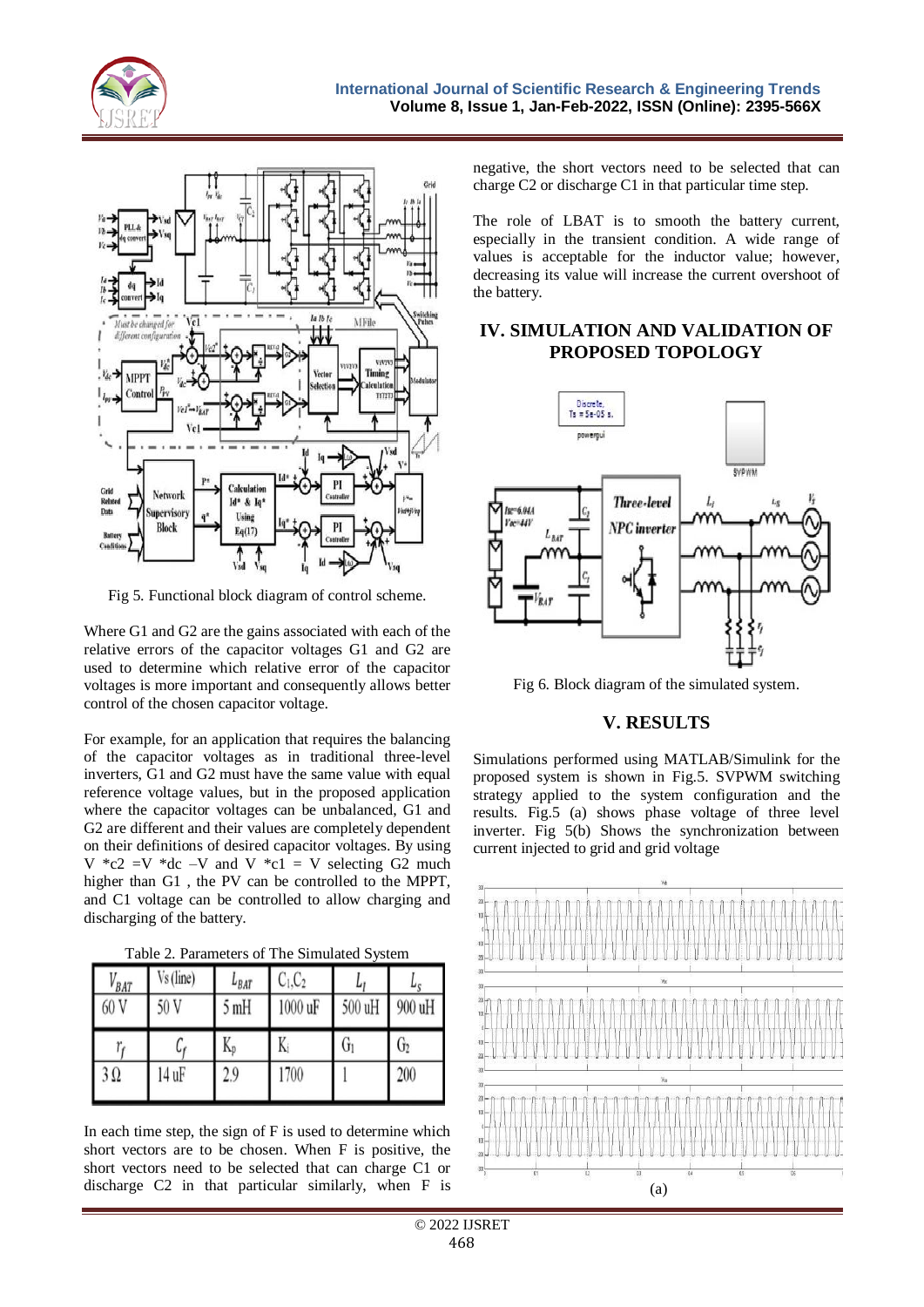



Fig 7. Simulated inverter waveforms (a) Vab, Vbc, Vcaphase to phase inverter voltage (b) grid side response.



Simulated results Fig 8. fig (a) Active power injected to the grid. (b) Reactive power injected to the grid. (c) PV module DC voltage. (d) Battery current. (e) Inverter AC current. (f) Grid current.



Fig 9. Simulated inverter waveforms. (a) Vab-Phase to phase inverter voltage. Fig (b) Vao-Inverter phase voltage reference to midpoint. (c) Filtered Von- Filtered inverter phase voltage reference to midpoint. (d) Filtered Von-

Filtered midpoint voltage reference to neutral. (e) Filtered Van-Filtered phase voltage reference to neutral.



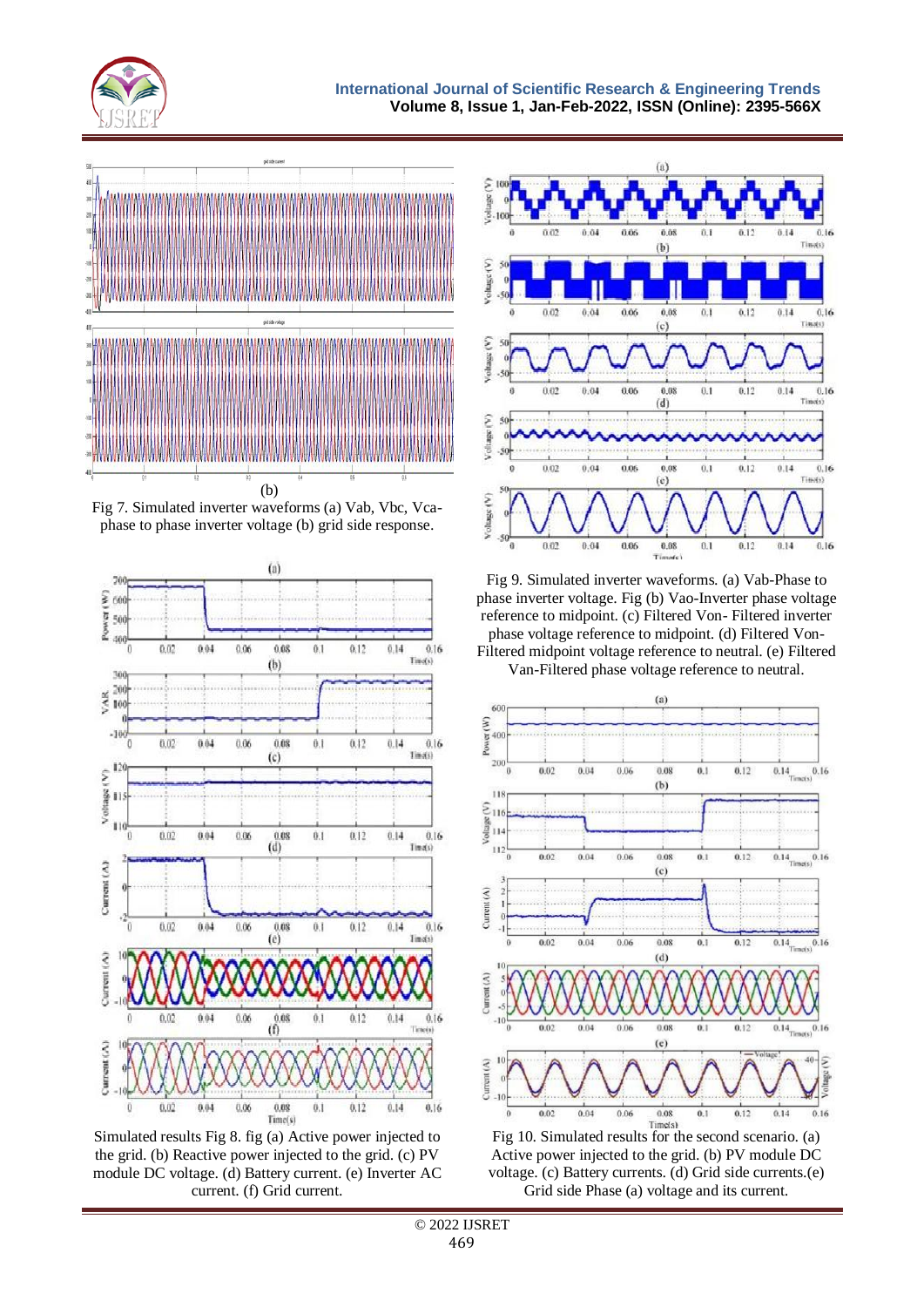

Fig. 6(a) and (b) requested active and reactive power, and Fig. 6(c) show that PV voltage is controlled and getting the maximum power from the PV module fig 6(d) shows the battery charging and discharging. The power from PV is more than grid powers the battery to be charging, and PV power is less than the grid power the battery is starting to discharging Fig. 9(e) shows the inverter ac-side current, and Fig. 9(f) shows the response of grid-side currents with a THD.

Fig. 10 shows the inverter waveforms in the required system model.Fig. 10(a) shows the line-to-line voltage Vab , and Fig. 10(b) shows the phase to midpoint voltage of the inverter Vao. Fig. 10(c) and (e) shows Vao, Von, and Van the average value of the PWM waveforms.

# **VI. CONCLUSION**

In this paper, the performance of three level NPC is integrating with renewable energy resource into AC grid was presented. A new control algorithm of space vector modulation has also been accessible to controlling the power flow between solar PV and battery storage system, and grid system, while MPPT operation for the solar PV achieved instantaneously.

Three-level NPC voltage source inverter can integrate both renewable energy and battery storage system. Three-level vector modulation technique that can generate the correct AC voltage under unbalanced dc voltage conditions has proposed.

The system can control ac-side current, and battery is charging and discharging currents at different levels of solar irradiation. A detailed implementation and the analysis done concerning the application of the SVPWM control strategy on the three-level voltage inverter presented using MATLAB/SIMULINK and also created to simulate the switching patterns.

## **REFERENCE**

- [1] Jan Haase, Gerhard Zucker, "A Survey of Adaptive Systems Supporting Green Energy in the Built Environment," IEEE Conference Publications Year: 2015 Pages: 004009.
- [2] M.manojkumar, k.Porkumaran "A survey of power electronics interface for hybrid renewable energy system" IEEE Conference Publications. Year: 2014 Pages:  $1 - 9$ .
- [3] Saritha balathandayuthapani, Edrington, Shawn D.Henry "Analysis and control of a photovoltaic system: application to a high penetration case study" IEEE Journals Year: 2012, Volume: 6, Pages: 213 – 219.
- [4] Hans-peter krug ,Tsuneo kume and Mahesh swamy "Neutral- point clamped three level general purpose

inverter - Features, Benefits and Applications" IEEE Conference Publications. Year: 2004, Volume: 1Pages: 323 – 328.

- [5] Wei-dong Jiang, Shao-wu Du, Liu-chen Chang, Yi Zhang, and Qin Zhao , "A Survey of Adapt Hybrid PWM strategy of SVPWM and VSVPWM for NPC Three-level voltage source inverter" IEEE Trans.Power Electron ,VOL. 25, NO. 10, OCTOBER 2010.
- [6] Zhe Zhang, Ole C. Thomsen, Michael A. E. Andersen, "Discontinuous PWM Modulation Strategy with Circuit-Level Decoupling Concept of Three-Level Neutral-Point Clamped (NPC) Inverter" IEEE Transactions on Industrial Electronics. Year: 2013, Volume: 60, Issue: 5 Pages: 1897 – 1906
- [7] Arkadiusz Lewicki, Zbigniew Krzeminski, and Haitham Abu- Rub, "Space-vector pulse width modulation for three-level NPC converter with the neutral point voltage control," IEEE Trans. Ind. Electron., vol. 58, no. 11, pp. 5076–5086, Nov.2011
- [8] Ashish Bendre, Member, Giri Venkataramanan, Don Rosene, and Vijay Srinivasan," Modeling and Design of a Neutral-Point Voltage Regulator for a Three-Level Diode-Clamped Inverter Using Multiple-Carrier Modulation". IEEE Trans. Ind. Electron. 2006, 53, 718–726.
- [9] P.K Chaturvedi; S.Jaim; P.agarwal" Reduced swithing loss pulse width modulation technique for three level diode clamped inverter"IET Power Electron.2011, Pages: 393-399.
- [10]Abdul Rahiman Beig.G.; Narayanan; V T Ranganathan,"Modified SVPWM algorithm for three level VSI with synchronized and symmetrical waveforms" IEEE Trans.Ind. Electron Year:2007, Volume: 54,Pages: 486 – 494.
- [11]J. Pou; R. Pindado; D. Boroyevich; P. Rodriguez." Evaluation of the low frequency neutral-point voltage oscillation in three- level inverter". IEEE Trans. Ind. Appl.Year 2005, Volume 52, Pages 1582–1588.
- [12]Lavanya komma, Rangavalli vasa "Simulation and Comparison of Three Level Inverter Using SVPWM &SPWM"International Journal of Electrical and Electronics Research. Year 2014 Volume 2. Page 21- 30.
- [13]Hind Djeghloud, Hocine Benalla, "Space Vector Pulse Width Modulation Applied to the Three-Level Voltage Electro technic's Laboratory of Constantine
- [14]Marian P. Kazmierkowski and Luigi Malesani,, "Current Control Techniques for Three-Phase Voltage-Source PWM Converters: A Survey" IEEE Trans. on Industrial Electronics, Vol. 45, No. 5, Oct 1998
- [15]D. Zammit, C. Spiteri Staines, M. Apap, "Comparison between PI and PR Current Controllers in Grid Connected PV Inverters" International Journal of Electrical, Computer, Energetic, Electronic and Communication Engineering Vol:8, No:2, 2014